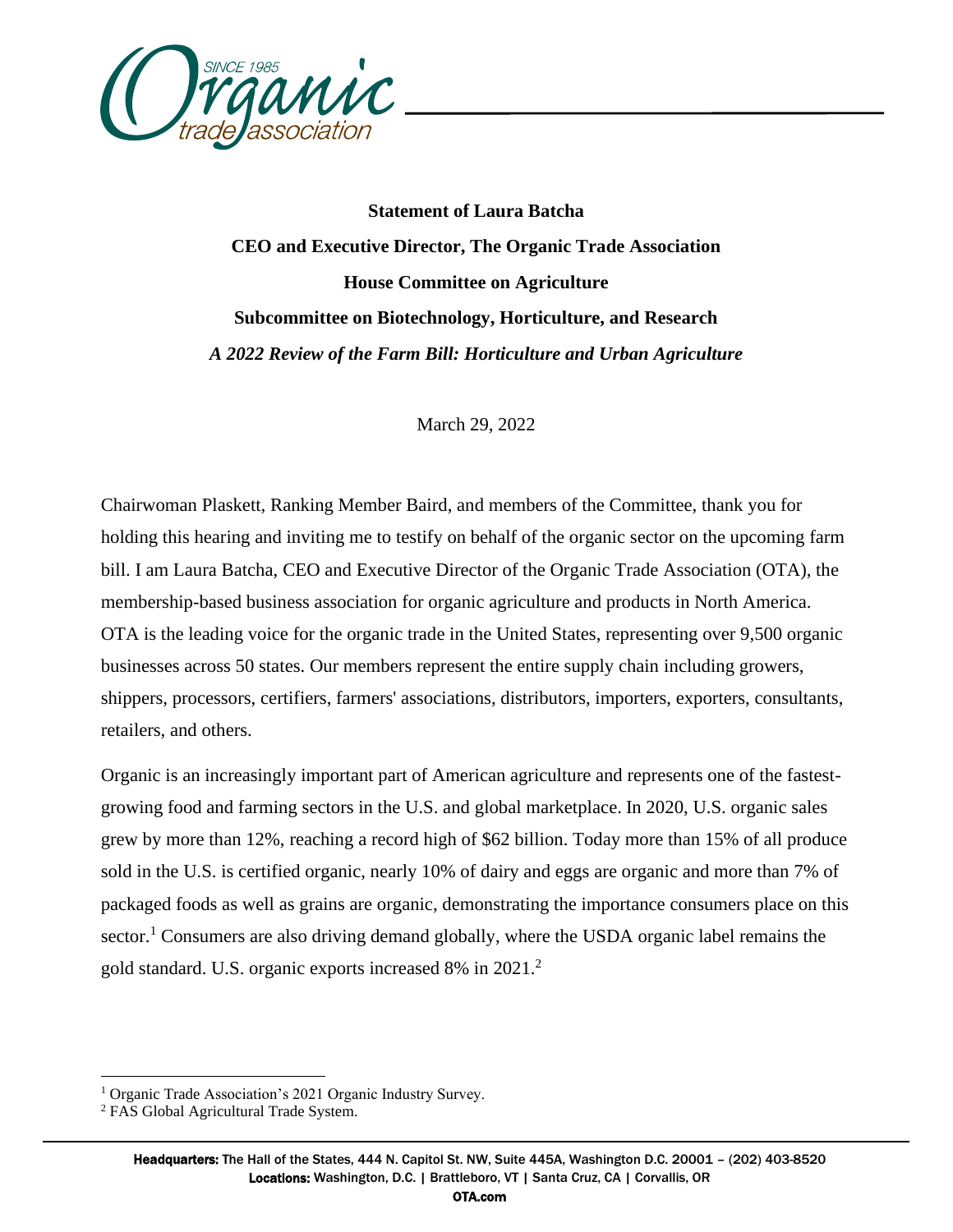## **Organic in the farm bill**

The farm bill provides critical support for the growing organic sector with many programs authorized to assist organic including the Organic Data Initiative, the Organic Research and Extension Initiative, the Organic Certification Cost-Share Program, the Environmental Quality Incentives Program Organic Initiative and more. Most importantly, every farm bill the Organic Foods Production Act (OFPA) the law that authorized federal organic standards, is amended and updated to reflect the latest policy and oversight measures that are needed to ensure a strong and healthy U.S. organic sector.

The 2018 farm bill included the Organic Farmer and Consumer Protection Act, legislation that was championed by members of this committee that gave the USDA National Organic Program (NOP) more resources and authority to combat global fraud in the organic trade. This spring we anticipate implementation of these provisions when USDA releases a final rule on Strengthening Organic Enforcement.

The rule should close gaps and eliminate major fraud risks in the organic supply chain by requiring all entities that handle organic products including brokers, traders, importers, and exporters to obtain organic certification. For the first time, all imports of certified organic product coming into the U.S. will be accompanied by an electronic import certificate that will be uploaded to the U.S. Customs and Border Protection's Automated Commercial Environment System. I will note that the release of this final rule is past the Congressional deadline set for implementation which is going to further delay the electronic import certificate tracking system. The rule will also require certifiers to conduct mass-balance and trace back audits as well as increase unannounced inspections of organic operations. Moving forward all certified operations will have to develop an organic fraud prevention plan.

## **The Organic Foods Production Act and the next farm bill**

Looking ahead to the 2023 farm bill, OTA has engaged in an extensive outreach process to collect feedback from our members and other stakeholders on priorities. We hosted a series of in-depth workshops on the future of organic. Additionally, OTA's Farmers Advisory Council, a coalition that represents more than 8,500 organic farmers, held numerous working sessions to delve into the efficacy of current farm bill programs and outlined the most critical needs and recommendations of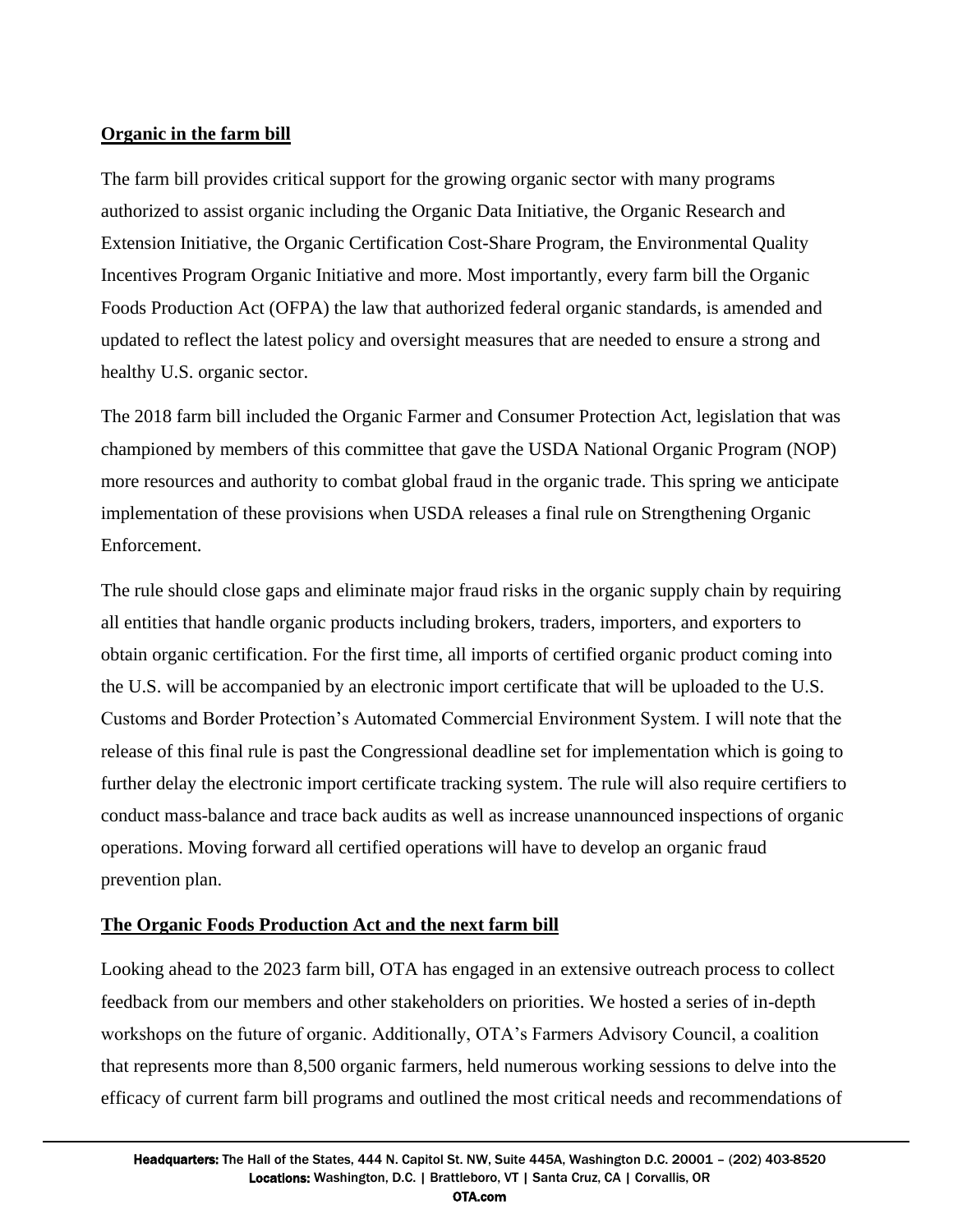organic farmers. We will release our full farm bill policy platform early this summer. Today I will provide a preview of our top priorities.

Organic is at a critical juncture and inflection point. We know that consumers recognize and trust the USDA organic label, fueling the strong growth of the industry over the last 20 years. But the marketplace is becoming more crowded with new certifications and label claims and consumer preferences on how their food is produced are evolving and shifting rapidly. What sets USDA organic apart from other private certification and marketing claims is that the standards are developed and enforced by federal law and regulations. It's a voluntary regulatory program that rewards businesses and farmers who choose to opt-in and meet strict standards through market premiums.

However, organic's greatest challenge and our biggest opportunity for the next farm bill lies in living up to the expectations that consumers and businesses have of the organic seal to continuously improve and advance the standards. When the federal organic regulations were implemented in 2002, it was known that additional modifications and updates would need to be made later down the road. There was still a lot that needed to be worked out and as the industry sky-rocketed in popularity, emerging sectors also wanted the opportunity to become certified organic. Unfortunately, advancing and updating the standards regularly is not what has happened in practice and improving this process should be the major focus to support organic in the 2023 farm bill.

For the last 20 years the organic standards have remained static. In fact, when it comes to organic practices only one major update has been implemented by the USDA NOP, a final rule on livestock grazing and access to pasture. That was twelve years ago. It hasn't been for a lack of will on the private sector's part. Industry and stakeholders have come together and agreed upon recommendations to improve the standards nearly two dozen times at the National Organic Standards Board, a federal advisory board to the USDA that must be consulted on updates to the organic regulations. Some of those recommendations have been sitting on a shelf or in various stages of rulemaking limbo for more than fifteen years and they span everything from mushroom production, aquaculture, animal welfare, pet food, personal care, greenhouse standards and more.

In some cases, the recommendations are to create clear, enforceable standards for emerging sectors and in other cases some of the updates are sorely needed to address inconsistencies and lack of clarity of the existing regulations that have led to competitive harm and market failure. The very purpose of the Organic Foods Production Act is to create uniform, robust standards for the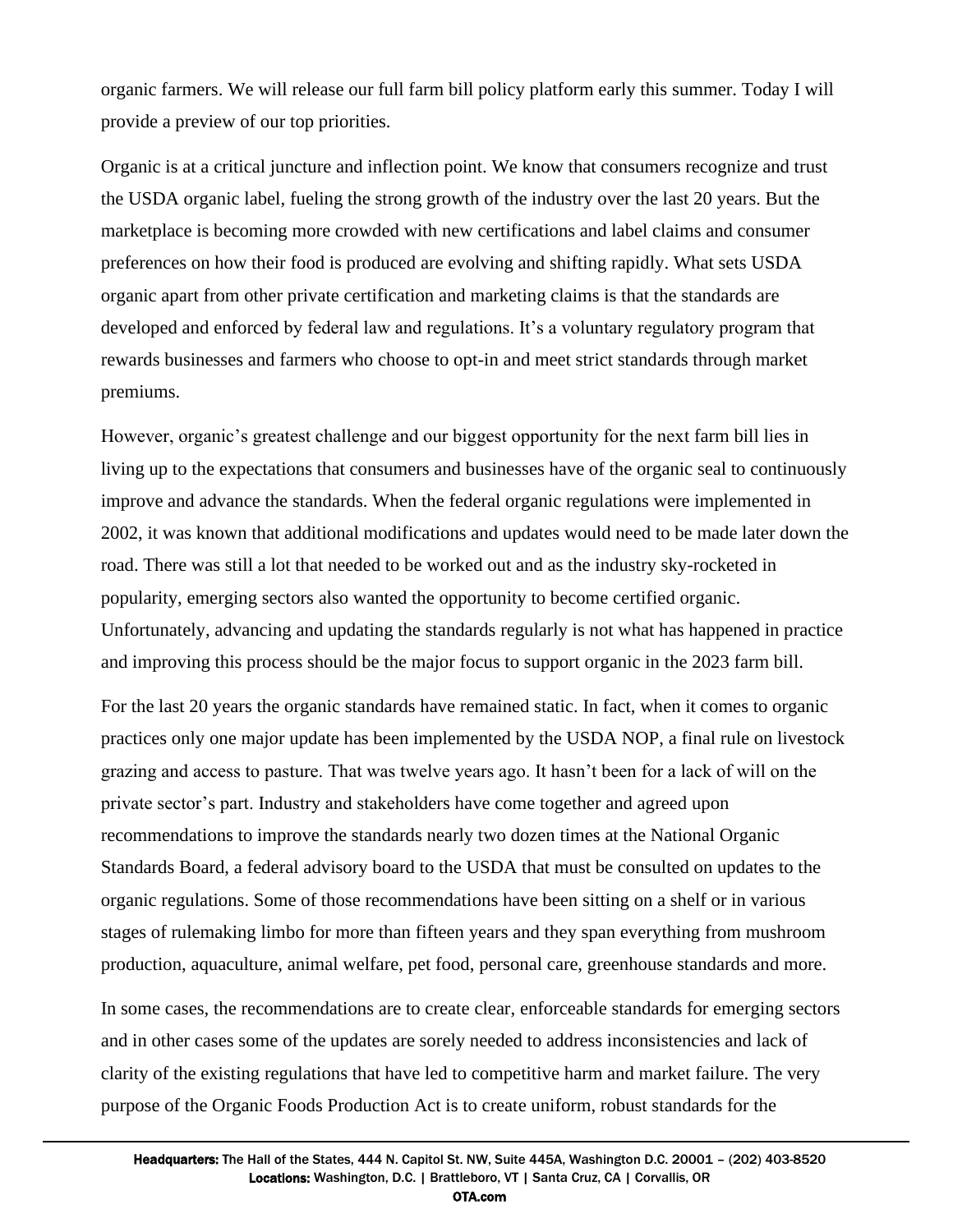marketing of organic products. The failure of the government to keep pace with these expectations has stifled industry innovation, put organic businesses and farmers at a competitive disadvantage, resulted in varying interpretations and inconsistent application of the standards by certifiers, and led to declining consumer trust in the seal.

OTA supports H.R. 2918, the Continuous Improvement and Accountability in Organic Standards Act, bipartisan legislation introduced by Representatives Peter DeFazio, Rodney Davis, Chellie Pingree, Ron Kind, Dan Newhouse and Jimmy Panetta. The bill requires the USDA NOP to clear the backlog of stalled recommendations to update the standards, sets forth a future process by which the NOP must respond to industry recommendations in a more timely and transparent fashion, and requires the NOP to audit certifiers and ensure that new regulations and updates to the standards are being applied consistently. Regularly updating the standards was Congress' intent when the OFPA was included in the 1990 farm bill but that has not been fulfilled due to the administrative challenges at USDA. It is the role of Congress to amend the Act to make it very clear that standards development is a core requirement that must be followed through by USDA.

We are encouraged that USDA has started the process of moving forward on the regulatory backlog by taking public comment from stakeholders on priorities for implementation. However, in the next farm bill we would like to see this legislation be reintroduced with a focus on institutionalizing a more stable future for organic. The next farm bill should restructure the public-private partnership, invest in oversight and enforcement, and prioritize continuous improvement.

We believe the structure of the NOP should be updated to allow for prioritizing standards and market development *along with* maintaining strong compliance and enforcement. Specific funding and resources must be allocated for standards development and implementation at the NOP. There should be a clear statutory requirement for USDA to review and update organic practice standards beyond just the National List of allowed and prohibited substances used in organic.

Although progress has been made in recent farm bills to provide NOP with more resources, authority, and tools to increase enforcement and prevent fraud in the marketplace, there are still loopholes that remain. USDA's scope of authority must be expanded to combat the improper use of the term organic on uncertified products such as personal care, textiles, dietary supplements and businesses such as grocery stores, dry cleaners and restaurants. The fraudulent use of the term organic misleads consumers and hurts the USDA organic label and brand. The NOP's accreditation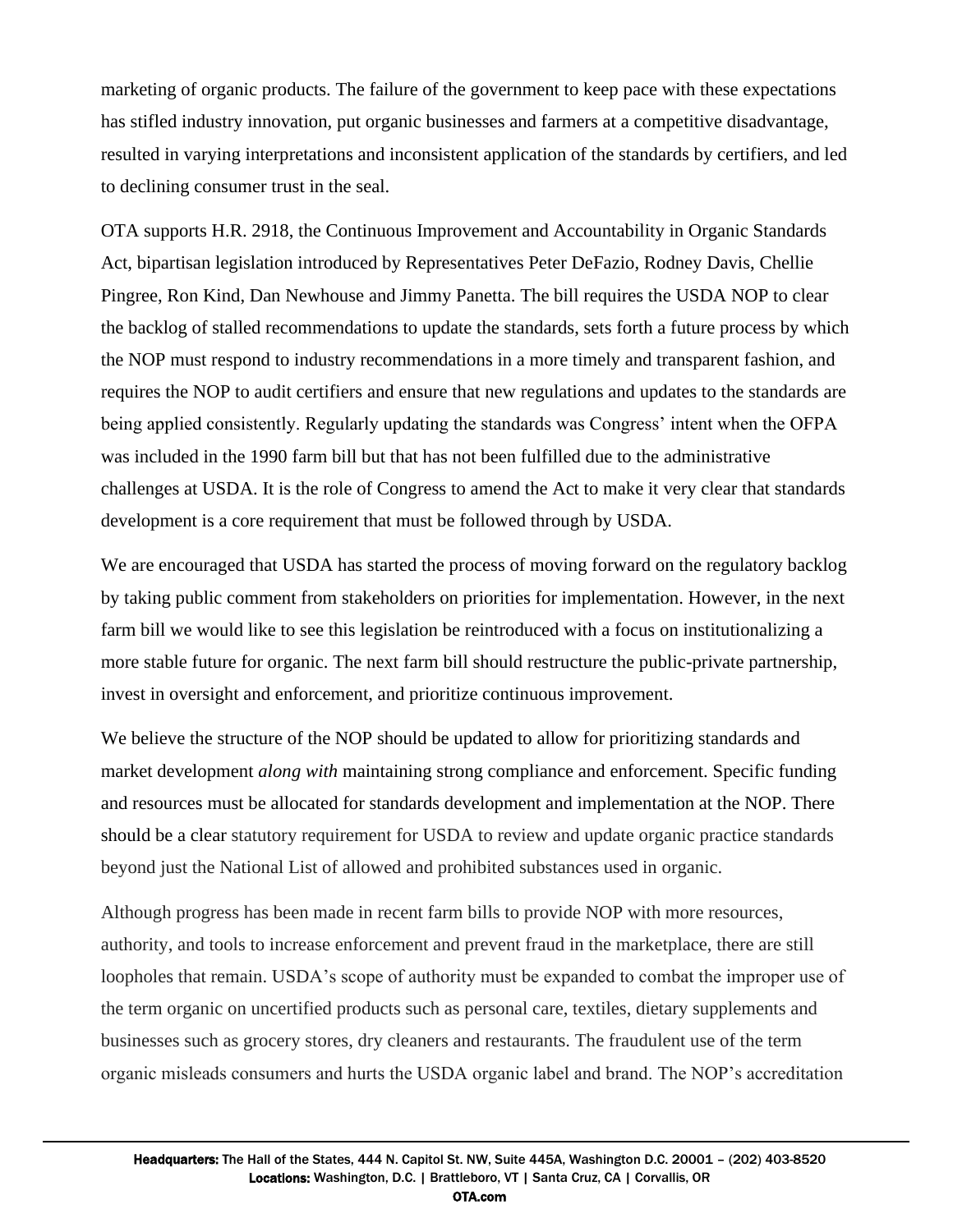function should also be updated to align with best practices in third-party certification systems and auditing.

Continuous improvement is the bedrock of organic but it is not expressly required by the law or regulations. USDA must collaborate with accredited certifiers to advance the outcomes on farms, ranches, and facilities certified to the organic standards.

We know that this is critical to maintain consumer trust. OTA recently commissioned the firm Edelman to conduct a study on consumer perception of organic, an organic follow-on study to their widely cited consumer trust barometer. What they found was that 89% of consumers say that the USDA should review and update the organic standards periodically. 87% of consumers expect that the organic standards should be updated to reflect evolving understandings about soil, climate, health, animal welfare and more.

We look forward to working with this committee to ensure that organic continues to have a bright, successful future by creating oversight and tools for continuous improvement in the next farm bill. This is essential for USDA organic to remain the gold standard in certification and marketing.

## **Other core priorities to advance in organic in the 2023 farm bill**

In addition to making updates to the Organic Foods Production Act, there are also several other priorities that could advance organic in the next farm bill. The committee can support growth and market development in the U.S. organic sector by providing funding and incentives for those seeking to transition to organic, increase processing and infrastructure capacity, and stabilize supply chains by facilitating more domestic production of targeted organic crops where market demand exceeds supply.

The next farm bill is an opportunity to increase conservation and technical assistance for organic and transitioning farmers. Organic agriculture is a regenerative system requiring practices that advance sustainability in agriculture like crop rotation, cover cropping, building soil health, increasing biodiversity, and reducing nutrient pollution. However, many agronomists, extension agents, NRCS staff, and farm consultants lack in the knowledge and understanding of organic systems making them ill-equipped to support organic farmers and those interesting in adopting organic practices.